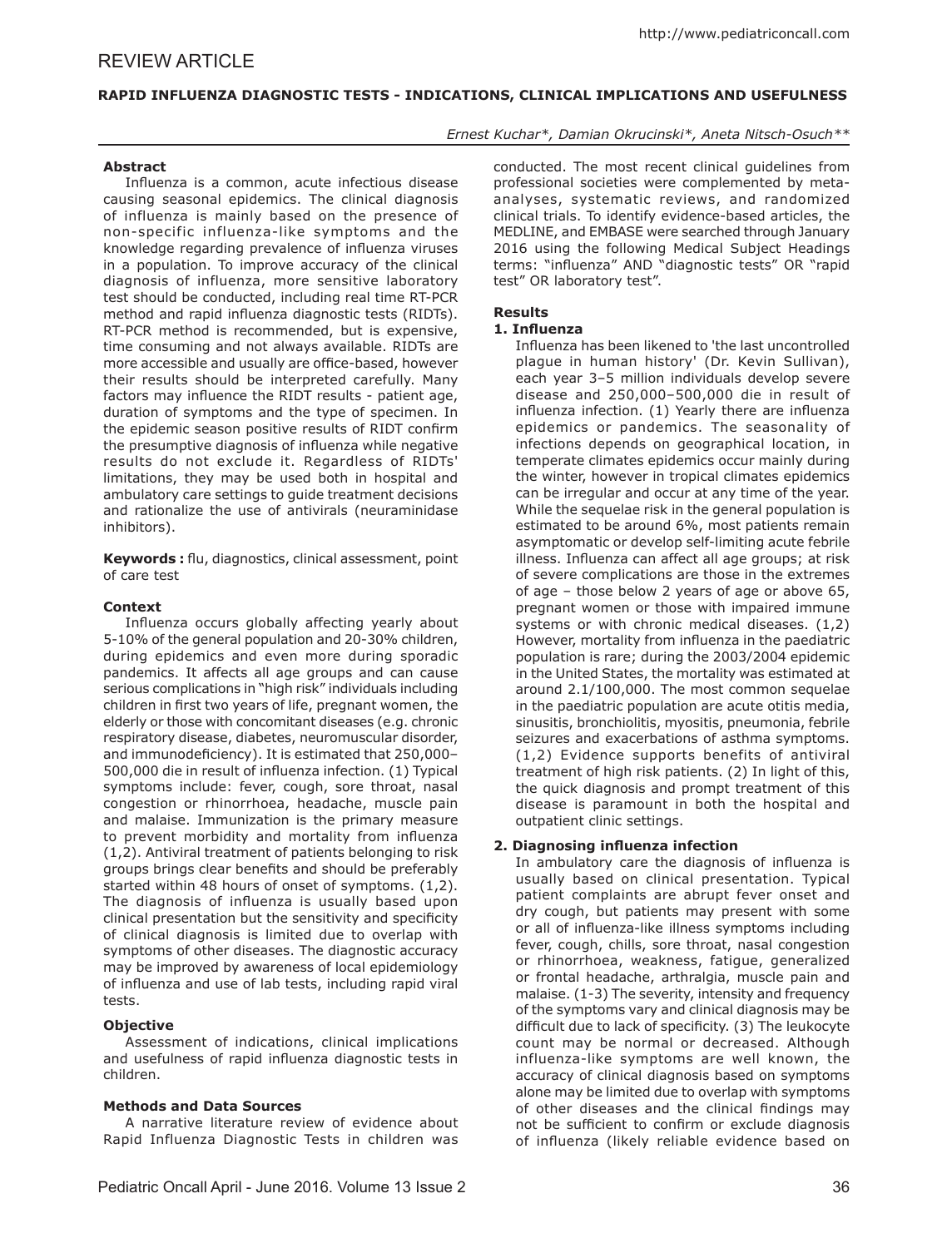systematic review). (3) A systematic review of 6 studies evaluating diagnosis of influenza based on clinical signs and symptoms in 7,105 patients with reference diagnosis made by laboratory confirmation (by culture, polymerase chain reaction, immunofluorescent antibody, and/or 4-fold increase in diagnostic antibody titer) found that in patients of any age, no clinical finding is associated with increased likelihood of influenza (defined as summary likelihood ratio  $> 2$ ), but absence of fever, absence of cough and absence of nasal congestion were associated with decreased likelihood of influenza (defined as summary likelihood ratio  $<$  0.5). (3)

While influenza should be suspected in children with typical symptoms such as fever and cough during influenza season in the community, a definitive diagnosis should be based upon testing. However according to the World Health Organization (WHO) and Center for Disease Control (CDC), once influenza activity has been documented in a community or geographic area, clinical diagnosis of influenza without testing is acceptable, especially during periods of peak influenza activity. (4,5)

### **3. Laboratory tests**

An accurate diagnosis of influenza purely basing on symptoms alone is near impossible as the symptoms are protean and non-specific, it is estimated that while in adults during flu season the symptom specificity is about 80%, but it may be as low as 20% in children under 3. (6). In light of this, laboratory tests should be used to determine infection. According to the WHO, nasal aspirates, nasal washes, sputa and nasopharyngeal swabs, especially those specimens containing cellular material, are preferable to nasal and throat swabs. (4,5) Testing should be carried out within the first 4-5 days of illness in adults. (4) Commercially available tests vary in specificity, sensitivity, time to obtain results, specimen used, and cost. The current gold standard test is viral tissue cell culture, with a test time of 3-10 days. (3,5) This method has been used since 1933, but only culture isolates can provide specific information concerning circulating strains and subtypes of the virus. Other methods include RT-PCR and fluorescent antibody staining, with test times of several hours, however these tests are not easily available in the outpatient clinic or to small, local hospitals. This is where the Rapid Influenza Diagnostic Tests (RIDTs) shine – they are readily available to small clinics, they are easy to perform, provide results within 15-30 minutes of performing them, and they are cheaper to use in large scale or closed setting infections scenarios (i.e. illness outbreak on a cruise ship, nursing home or summer camp). (1,4,5,7-10) Rapid tests can be used in physician's office and enable an approach to influenza with therapeutic decisions guided by results of the test. Influenza testing is recommended for hospitalized or high-risk

children, especially that the sensitivity of RIDTs is higher in children in comparison with adults. (7,8) The best approach is testing by viral culture or reverse transcriptase polymerase chain reaction (RT-PCR). (3-5,7-9) RT-PCR has been reported to be most sensitive and specific test for influenza and recommended as the test of choice by Infectious Diseases Society of America (IDSA) (10). Rapid influenza diagnostic tests produce quick results and are simple to perform. (4,5,7-9) Times needed to obtain results in different influenza tests have been compared in Table 1.

| <b>Method</b>                                    | <b>Influenza</b><br>types tested | <b>Test time</b>                 |
|--------------------------------------------------|----------------------------------|----------------------------------|
| Viral tissue cell<br>culture                     | A and B                          | $3-10$ days                      |
| Rapid cell<br>culture                            | A and B                          | $1-3$ days                       |
| Florescent<br>antibody<br>staining               | A and B                          | 1-4 hours                        |
| RT-PCR                                           | A and B                          | Variable,<br>minutes to<br>hours |
| Rapid molecular<br>assay                         | A and B                          | <30 minutes                      |
| RIDT (Rapid<br>Influenza<br>Diagnostic<br>Tests) | A, B, or A and                   | <30 minutes                      |

### **Table 1. Influenza virus testing methods and their respective test times.**

### **4. Characteristics of Rapid Influenza Diagnostic Tests**

The appearance of RIDTs – "point of care" immunoassays that can identify the presence of influenza A and B viral nucleoprotein antigens in respiratory specimens yielding results within 15 to 30 minutes (depending on the assay used) enables immediate patient management. In comparison with the reference standards of viral culture or reverse transcription-polymerase chain reaction (RT-PCR), tests which may take hours to days (depending on local availability), the speed at which the results are revealed can be clinically relevant, and may alter the physician's decision-making process in suspected influenza infection. This is especially true in light of the disease's rapid clinical course and its pandemic potential. (1,2) Some of the RIDTs can be used to detect only influenza A, while others can detect both A and B types. (4,5) In general, the sensitivity of rapid tests (the percentage of "true influenza cases" detected as positive by a test) is variable (median 50–75%) and lower than that of cell culture, while their specificity (the percentage of "true non-influenza cases" detected as being negative by a test) is high (median 90–95%).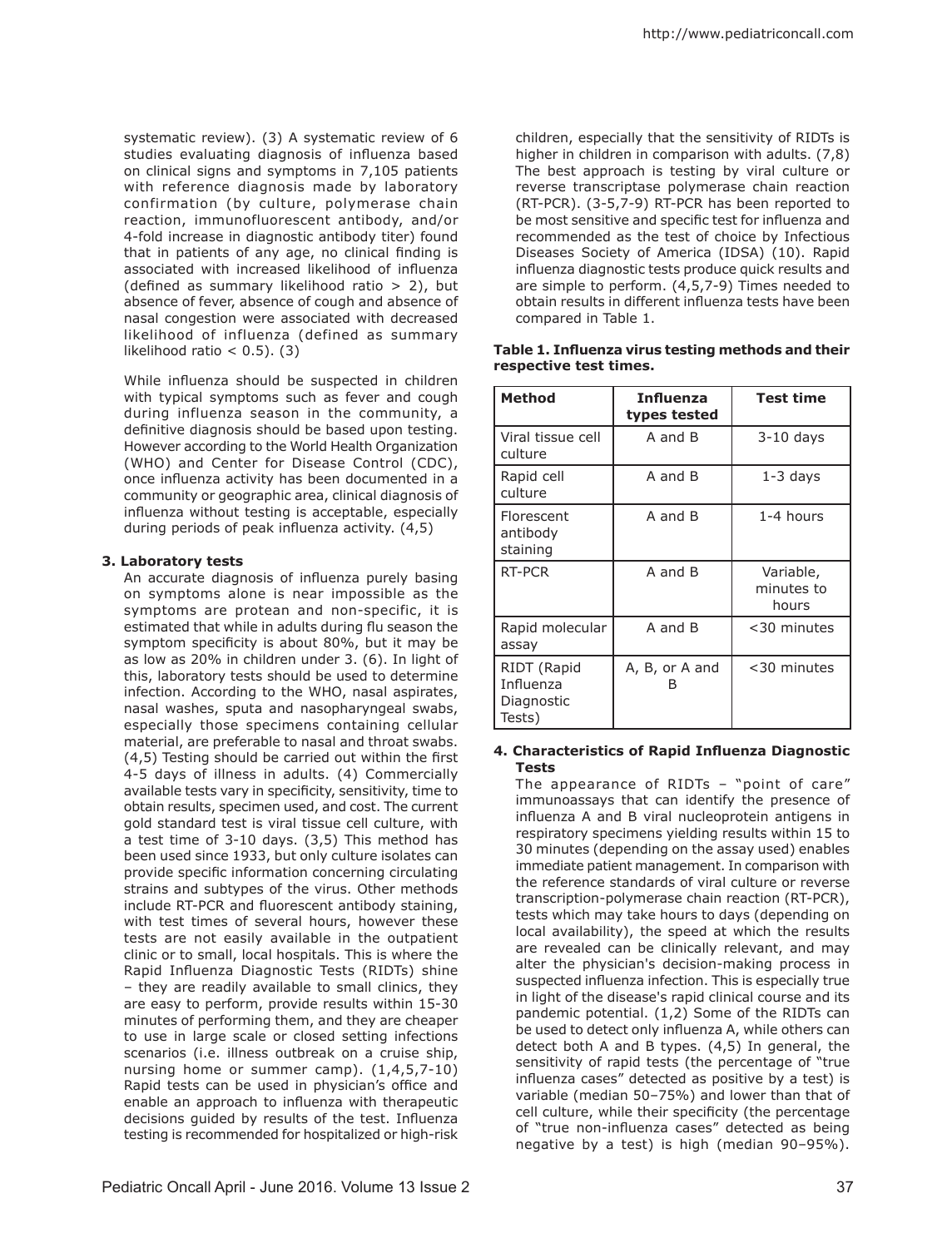(4,5,7-9) The greatest limitation of this influenza detection method is its sensitivity. In a recent meta-analysis of 119 articles evaluating 26 different commercially available RIDTs in comparison with the gold standard RT-PCR or viral culture, the RIDTs had a 62.3% sensitivity and a high specificity of 98.2%. (8) This means that there is a relatively high risk of false negative results (almost 4 in 10 negative RIDT result), whereas a positive result is rarely false positive.

In light of this, if there is a negative result of RIDT in an at-risk individual with highly suspect influenza symptoms, testing using gold standard methods should be carried out. (9,10) To improve lowmoderate sensitivity of RIDTs, nasopharyngeal and nasal specimens rather than throat swab specimens should be used since they have higher yields for rapid detection. (4) In children lower nasal swabs are accurate compared to nasopharyngeal swabs for identifying influenza and respiratory syncytial virus (RSV) (likely reliable evidence) and appear less uncomfortable (mid-level evidence). (11) Nasal secretions and nasal cavity washings may also be used instead of nasopharyngeal swabs. (4)

RIDTs can supplement clinician judgement and in patients with influenza-like symptoms, can aid to confirm influenza. However, as previously mentioned they are not reliable to definitively rule out the disease. In consequence to the low specificity, RIDTs have a tendency for increased false negative results during seasons of peak influenza activity. The accuracy of RIDTs is related to influenza prevalence in the local community, it is estimated that the tests are optimally accurate when influenza prevalence exceeds >10% in the populace. When the prevalence is around 5%, the positive and negative predictive value of RIDTs (the percentage of test positive cases that have influenza) is around 50%, whereas when prevalence is <2% - the predictive value are 25% and 99% respectively. (4,8)

### **5. Costs**

The costs of diagnostic tests differ widely between RIDTs, office-based techniques for detecting influenza A and B viruses (enzyme immunoassay and direct immunofluorescence) being the cheapest. According to our own Internet search their cost ranges from US\$ 7-25 per test depending on the manufacturer and order size. The costs of polymerase chain reaction (PCR) based rapid influenza tests are higher, ranging from US\$ 30 to 60 per test. The culture techniques are more expensive. The cost-utility analyses revealed that antiviral treatment is superior to no treatment in high risk populations whether based on clinical judgement, RIDTs or treating all. (12)

#### **Conclusion**

In conclusion, the use of the RID tests is mired by their sensitivity, which influences the negative and positive predictive values depending on the influenza status of the populace. Positive RIDT's results in a patient with appropriate symptoms during an epidemic may influence clinician judgement in decreasing overuse of antibiotics or auxiliary testing, while increasing the use of antiviral medication. However the problem arises with negative test results, which may or may not be indicative of lack of the disease. Moreover, in areas where there is unknown local influenza prevalence, or in countries with inadequate influenza surveillance, clinical differentiation of influenza is likely to be confounded by other pathogens. (1,2) Summarizing, the use of rapid influenza testing should not rule out good clinician judgement, or the use of gold standard influenza detection methods. Nevertheless, the use of RIDTs increases physician confidence in the diagnosis of influenza and may increases antiviral treatment rate. Since the therapeutic decision depends on local influenza prevalence, from practical point of view, physicians using office-based tests would benefit not only from the single result in an individual patient but also from estimates of the disease in local population. We present our value care advice for RIDTs use in children below.

### **Value Care Advice for use of RIDTs in children:**

- 1. RIDTs as quicker and cheaper tests in comparison to RT-PCR may be useful especially in feverish children with non-specific symptoms when influenza incidence is high - the moderate sensitivity of RTDTs is still higher than clinical examination based on symptoms in children, which has a low sensitivity especially in small children.
- 2. The sensitivity of RIDTs can be improved by better material collection:
	- collection of the specimen during the first days of disease
	- use of nasal secretions
	- use of saline to rinse the nasal cavity instead of nasopharyngeal swabs
	- use of combined nasal/throat swab specimens
	- use of test on specimens from more than one person in outbreak setting
- 3. Positive result of RIDTs has a strong positive predictive value - i.e. it confirms the diagnosis of influenza during influenza season
- 4. Negative result of RIDTs must be interpreted with caution. If a child presents typical signs and symptoms of flu during peak influenza activity, the negative result does not exclude influenza since statistically almost every second child with influenza will have false negative result. Children who belong to high-risk groups of severe course of the disease should be started on antivirals despite negative RIDT result.